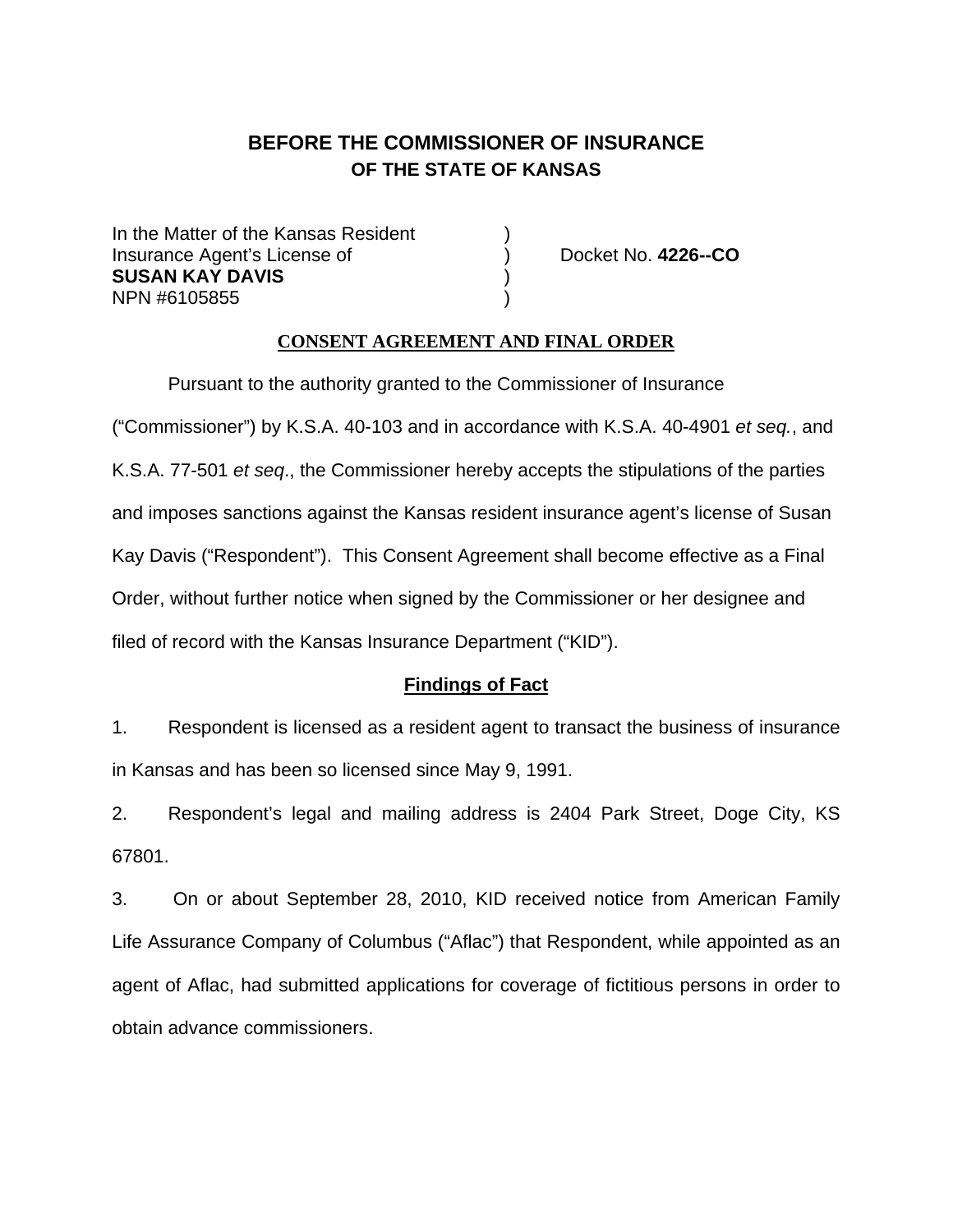4. Respondent admitted, both to Aflac and to KID, that she submitted applications for group coverage of fictitious persons in order to obtain advance commissions with the intent of cancelling the coverage prior to the first billing.

5. Respondent admitted she submitted applications in the names of five fictitious persons.

6. Respondent has expressed regret and asserted her poor health and family matters as mitigating circumstances.

7. Respondent has had the advice of counsel and understands her right to have a hearing on the facts and disposition and to seek review of any adverse order in this matter.

8. Respondent expressly waives hearing and stipulates that sufficient evidence exists to support action against her license up to and including revocation.

9. Respondent further waives administrative and judicial review.

10. Respondent agrees to accept suspension of her license for a minimum of ninety (90) days from the effective date of this order and to complete a minimum of twelve (12) hours of education, subject to KID's approval, on the topic of insurance fraud prior to reinstatement.

11. Respondent further agrees that a fine is an appropriate consequence of misconduct committed for financial benefit.

12. In light of Respondent's disclosures and waiver of procedural protections in the instant matter, KID agrees that it will neither file criminal charges nor advocate that any other federal or state official prosecute any potential criminal charge supported by the foregoing facts.

2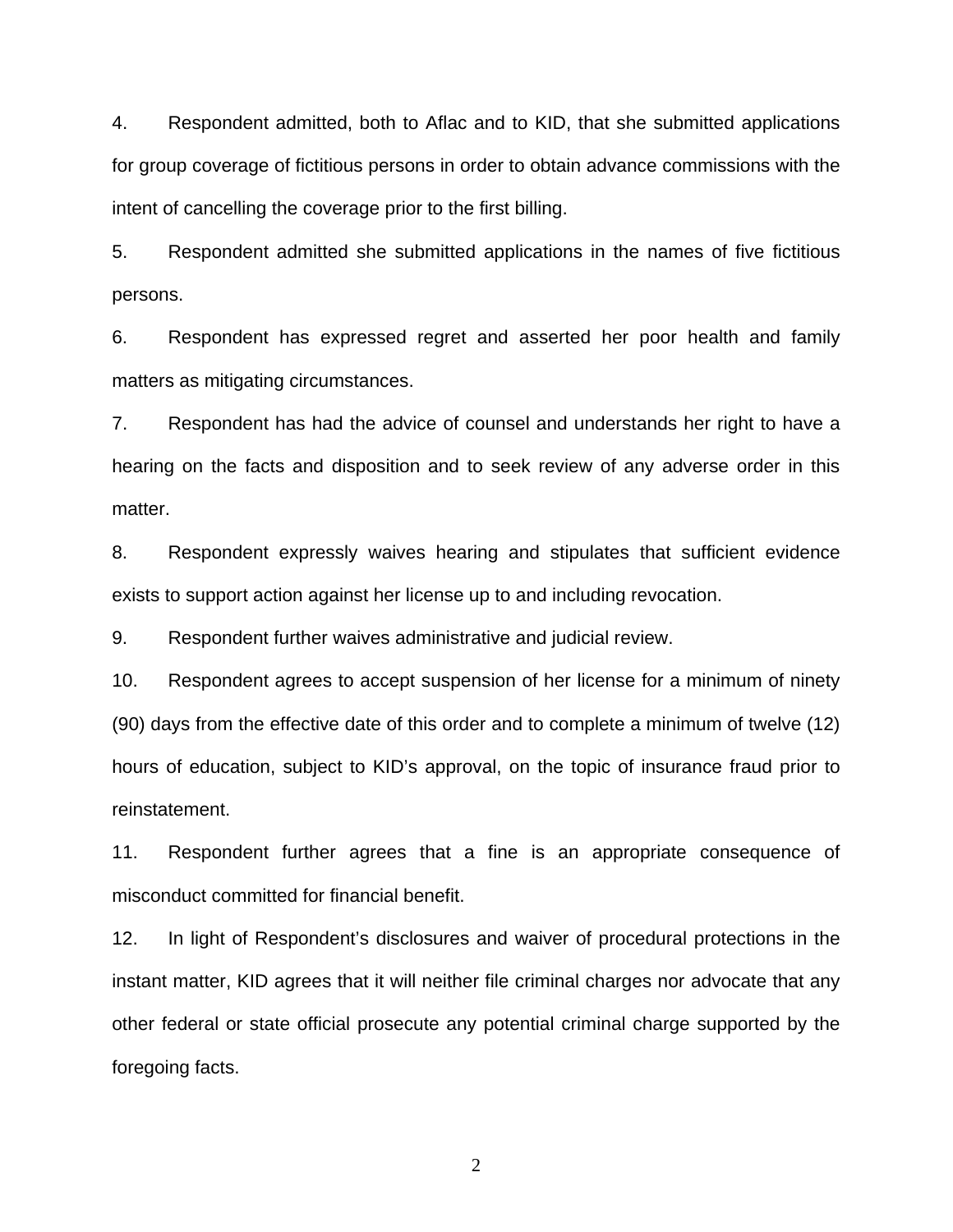#### **Applicable Law**

#### 13. K.S.A. 40-4909(a) provides, in relevant part:

"The commissioner may deny, suspend, revoke or refuse renewal of any license issued under this act if the commissioner finds that the applicant or license holder has . . .

(7) Admitted to or been found to have committed any insurance unfair trade practice or fraud in violation of K.S.A. 40-2404 and amendments thereto [or]

(8) Used any fraudulent, coercive, or dishonest practice, or demonstrated any incompetence, untrustworthiness or financial irresponsibility in the conduct of business in this state or elsewhere." K.S.A. 40-4909(a).

14. "Making false or fraudulent statements or representations on or relative to an application for an insurance policy, for the purpose of obtaining a fee, commission, money or other benefit from any insurer, agent, broker or individual" is an unfair trade practice. K.S.A. 40-2404(11).

15. In addition, the Commissioner may revoke any license issued under the Insurance Agents Licensing Act if the Commissioner finds that the interests of the insurer or the insurable interests of the public are not properly served under such license. K.S.A. 40-4909(b).

16. In lieu of taking action under subsection (a), the Commissioner may censure the licensee or impose an administrative penalty up to a maximum of \$500 for each violation or \$1000 for each violation if the licensee knew or reasonably should have known the act could give rise to a disciplinary proceeding under subsection (a).

17. The Commissioner may impose a monetary penalty of not more than \$1000 per violation, or \$5000 per knowing violation or suspend or revoke the license of any person who violates the unfair trade practices act. K.S.A. 40-2407(a).

3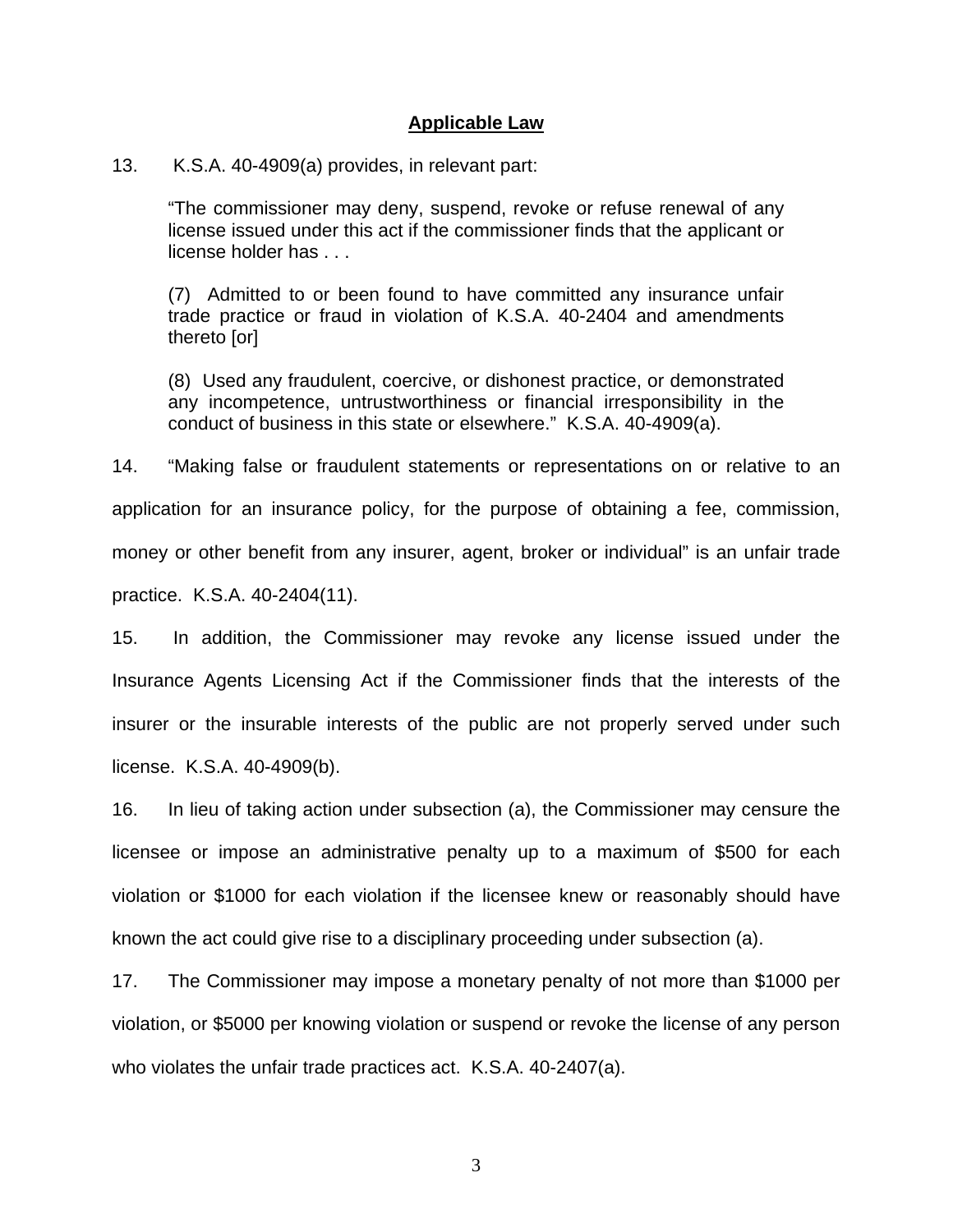#### **Conclusions of Law**

18. The Commissioner has jurisdiction over Respondent as well as the subject matter of this proceeding, and such proceeding is held in the public interest.

19. Based on the undisputed facts, the Commissioner finds that Respondent's license may be revoked or suspended pursuant to K.S.A. 40-4909(a)(7) because Respondent has violated K.S.A. 40-2404(a), a provision of the unfair trade practices act, by submitting fictitious applications for insurance in order to obtain advance commissions.

20. In addition, the Commissioner concludes Respondent's license may be revoked or suspended pursuant to K.S.A. 40-4909(a)(8) because Respondent has used a dishonest practice and demonstrated untrustworthiness in the conduct of business.

21. The Commissioner further finds that a monetary penalty for each of five fictitious applications is authorized and appropriate.

22. The Commissioner concludes that Respondent regrets and accepts responsibility for her misconduct, and thus, Respondent, insurers, and the insurable interests of the public would benefit from remedial measures rather than revocation of Respondent's license.

#### **Stipulation**

The undersigned stipulates and agrees to the foregoing findings of fact and conclusions of law and waives her rights to administrative hearing and judicial review of the Commissioner's Order.

> \_/s/ Susan Kay Davis\_\_\_\_\_\_\_ \_12/10/10\_\_ Susan Kay Davis **Date** Respondent

4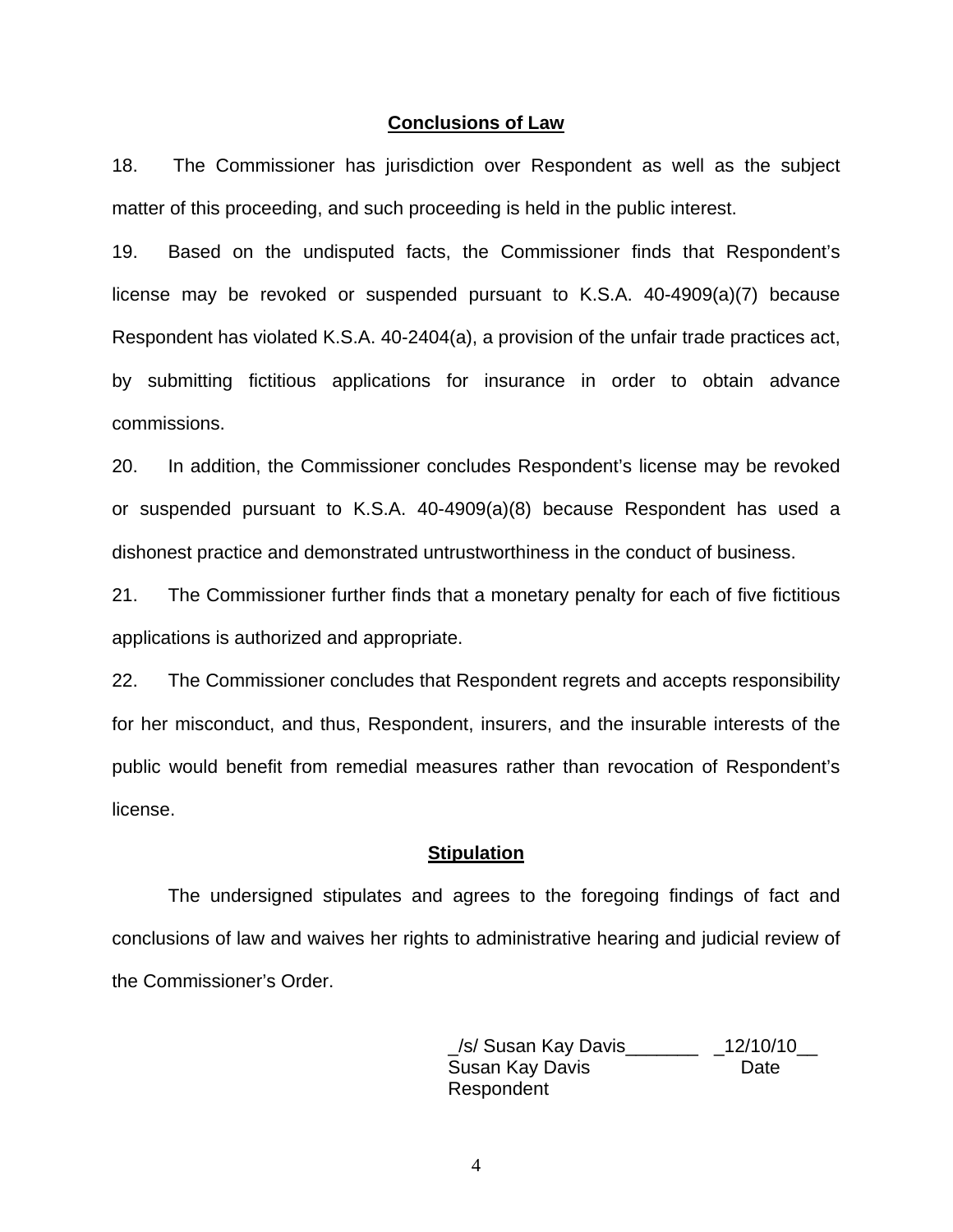Prepared by: Approved by: Approved by:

Brenda J. Clary **Linda L. Eckelman** KID Staff Attorney **Attorney Attorney for Respondent** 

\_/s/ Brenda J. Clary\_\_\_\_\_\_\_\_ \_/s/ Linda L. Eckelman\_\_\_\_\_\_\_\_\_

## **IT IS THEREFORE ORDERED BY THE COMMISSIONER OF INSURANCE**

**THAT** the Kansas resident insurance agent's license of **Susan Kay Davis is hereby suspended for ninety (90) days from this date.** Prior to reinstatement, Susan Kay Davis shall complete twelve (12) hours of continuing education, over and above the hours required for her next license renewal, on the topic of insurance fraud and shall pay a monetary penalty of five hundred dollars (\$500).

## IT IS SO ORDERED THIS 16<sup>th</sup> DAY OF DECEMBER 2010, IN THE CITY **OF TOPEKA, COUNTY OF SHAWNEE, STATE OF KANSAS.**



 \_/s/ Sandy Praeger\_\_\_\_\_\_\_\_\_\_\_\_\_\_\_\_ Sandy Praeger Commissioner of Insurance

 $\angle$ s/ Robert M. Tomlinson $\Box$  Robert M Tomlinson Assistant Commissioner of Insurance Presiding Officer